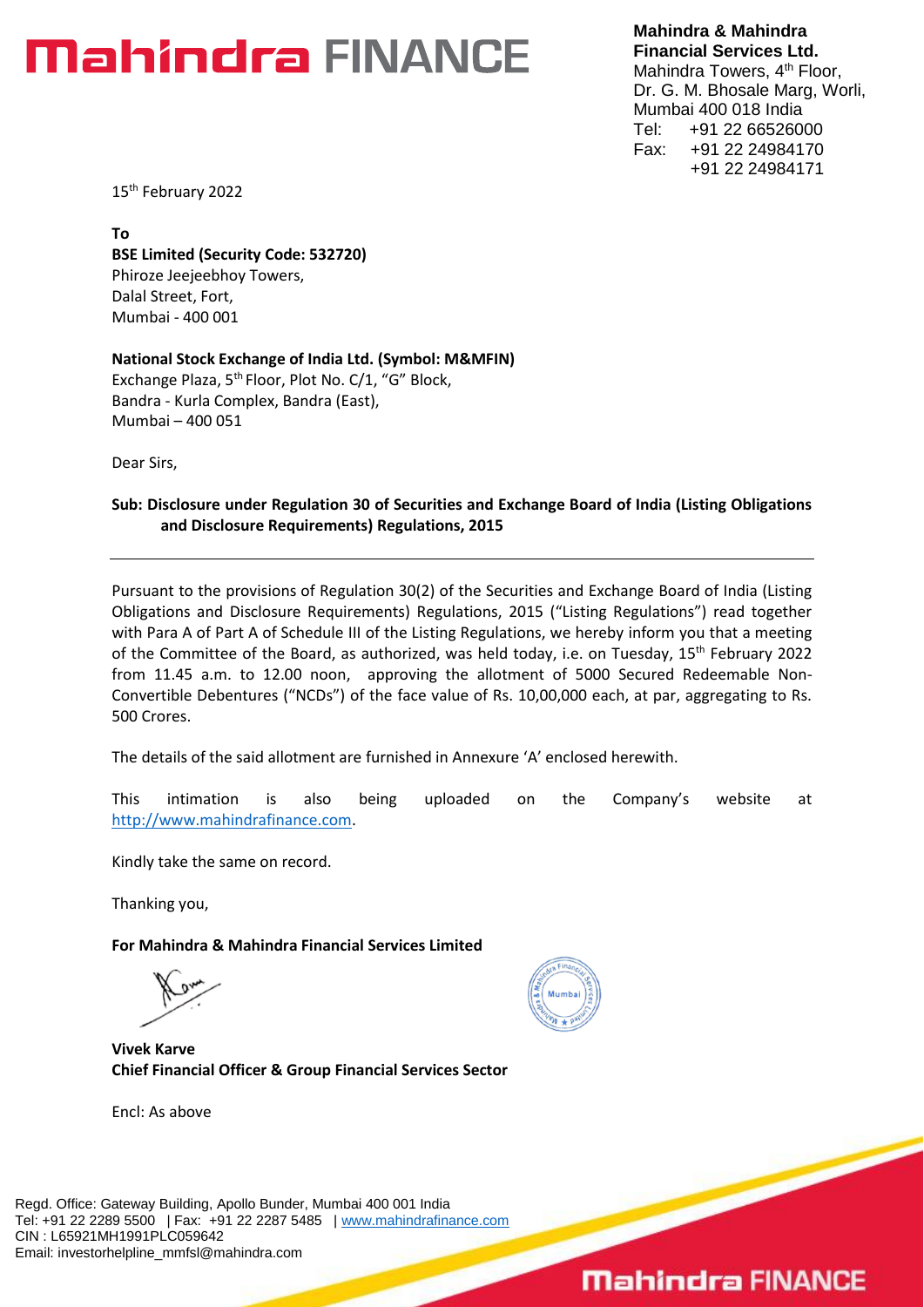# **Mahindra FINANCE**

Ē

### **Annexure 'A'**

| <b>Issuance of Debt Securities</b> |                                                                                   |                |                                                                                                                                                                                                                                                                                                                                                                                                                                                                                                                                                                                                    |  |  |
|------------------------------------|-----------------------------------------------------------------------------------|----------------|----------------------------------------------------------------------------------------------------------------------------------------------------------------------------------------------------------------------------------------------------------------------------------------------------------------------------------------------------------------------------------------------------------------------------------------------------------------------------------------------------------------------------------------------------------------------------------------------------|--|--|
| Sr. No.                            | <b>Requirements of disclosure</b>                                                 |                | <b>Details</b>                                                                                                                                                                                                                                                                                                                                                                                                                                                                                                                                                                                     |  |  |
| (i)                                | Size of the issue                                                                 | $\ddot{\cdot}$ | Series AB2022 - Rs. 500 Crores                                                                                                                                                                                                                                                                                                                                                                                                                                                                                                                                                                     |  |  |
| (ii)                               | Whether proposed to be listed?<br>yes, name of the<br>stock<br>lt.<br>exchange(s) | $\ddot{\cdot}$ | Yes<br>Wholesale Debt Market Segment of BSE Limited.                                                                                                                                                                                                                                                                                                                                                                                                                                                                                                                                               |  |  |
| (iii)                              | Tenure of the instrument                                                          |                | 2 years & 365 days from the Deemed date of<br>allotment                                                                                                                                                                                                                                                                                                                                                                                                                                                                                                                                            |  |  |
|                                    | Deemed date of allotment and                                                      |                | 15 <sup>th</sup> February 2022                                                                                                                                                                                                                                                                                                                                                                                                                                                                                                                                                                     |  |  |
|                                    | Date of maturity                                                                  | $\ddot{\cdot}$ | 14th February 2025                                                                                                                                                                                                                                                                                                                                                                                                                                                                                                                                                                                 |  |  |
| (iv)                               | Coupon/interest offered                                                           |                | (Benchmark + Spread) % p.a. payable annually                                                                                                                                                                                                                                                                                                                                                                                                                                                                                                                                                       |  |  |
| (v)                                | Spread                                                                            | $\ddot{\cdot}$ | 1.65% p.a. The spread will remain constant during<br>the tenor of the instrument                                                                                                                                                                                                                                                                                                                                                                                                                                                                                                                   |  |  |
| (vi)                               | <b>Benchmark</b>                                                                  |                | Benchmark shall be arrived as simple average of<br>the 3 month T-Bill's closing yields for previous 10<br>working days prior to the coupon reset date<br>(rounded off to nearest two decimals).<br>3 month T-bill yield as published by Financial<br>Benchmarks India Pvt. Ltd. ("FBIL") on the FBIL'S<br>website https://www.fbil.org.in/<br>In case of non-availability of the rate from FBIL, the<br>3 month T- bill yield on Bloomberg shall be<br>considered.                                                                                                                                 |  |  |
| (vii)                              | Coupon Reset Dates                                                                |                | The coupon rate shall be reset every quarter.<br>First Interest Payment, the reset dates are 9 <sup>th</sup><br>February 2022, 15 <sup>th</sup> May 2022, 15 <sup>th</sup> August 2022<br>and 15 <sup>th</sup> November, 2022.<br>Second Interest Payment, the reset dates are 15 <sup>th</sup><br>February 2023, 15 <sup>th</sup> May 2023, 15 <sup>th</sup> August 2023<br>and 15 <sup>th</sup> November 2023.<br>Third Interest Payment, the reset dates are 15 <sup>th</sup><br>February 2024, 15 <sup>th</sup> May 2024, 15 <sup>th</sup> August 2024<br>and 15 <sup>th</sup> November, 2024. |  |  |